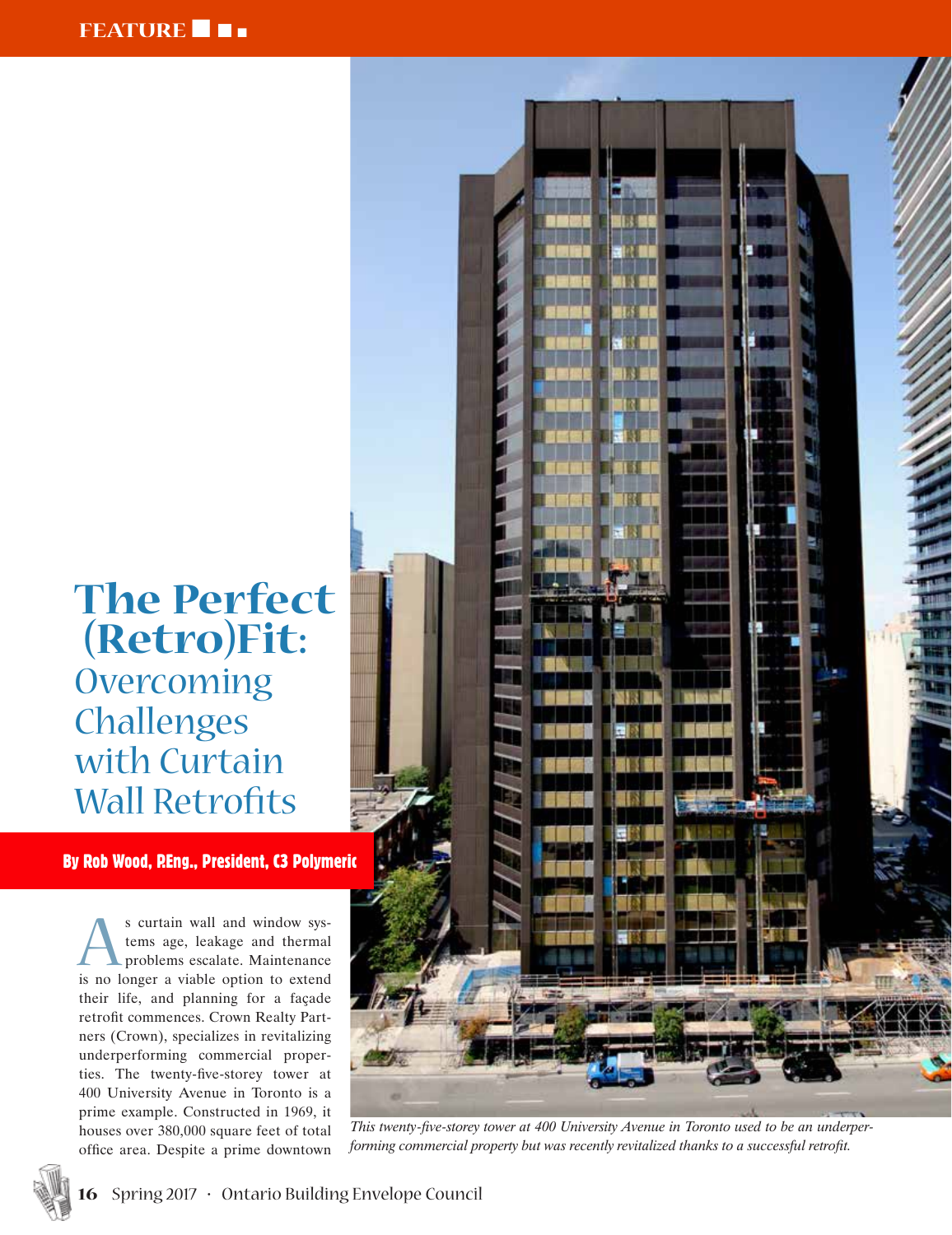# n n n **FEATURE**

location, the appearance and perform ance of the building's façade were lim iting its desirability to tenants.

A successful retrofit starts with a clear definition of the criteria and con straints of the solution. For buildings with an aging, dated façade, owners often want to reposition the building and achieve a new, modern look. This may involve moving from a fully cap tured system to some combination of captured and structurally glazed com ponents. Consideration is given to the type of insulating glazing units, spandrel units, and architectural metals to be used. Modified module sizing, including the relative amount of vision to opaque areas, may also be a criterion.

Special considerations for the type of glazing may also be identified. These could be the use of electrochromic glaz ing such as VIEW Dynamic Glass or SageGlass. Electrochromic glass can significantly reduce energy consump tion, improve occupant comfort, and reduce or eliminate the need for inter ior blinds. However, it comes at a cost premium and necessitates additional interior work and investigation to deter mine its feasibility for use in a retrofit. Bird-friendly glass may also be required for all, or part, of the façade.

Technical criteria are generally set with the goal of achieving improvements in occupant comfort and reduction of energy consumption. A key technical criterion for many retrofits is the elim ination of ongoing air and water leakage problems. These are among the most noticeable and most common problems with curtain wall and window systems. Se lecting appropriate performance criteria, including the U-value of the glass and system, and the transmittance (visible light, solar), reflectance (visible in/out, solar), and solar heat gain coefficient of the new insulated glazing units (IGUs), is key to improving occupant comfort. Con sideration may also be given to the con densation resistance of the system and to opportunities for adding or improving the insulation of opaque areas.

#### **CONSIDERATION FROM CONCEPT TO COMPLETION**

Analysis should consider constraints that will be present at all stages of the

# **SIZE MATTERS.**



When price is dictated by time and time is dictated by speed... SIZE MATTERS.

At NUDURA, size does matter. NUDURA standard forms feature DURAMAX Technology", the largest standard ICF block in the industry, allowing the placement of 12 square feet of wall area in one building step. Our DURAMAX Technology<sup>16</sup> results in faster installation times, less waste and a reduced amount of seams. Building Has Evolved" at NUDURA, allowing builders & contractors to save time on labour, which is money, with the biggest block on the market.

**Learn more at a NUDURA Training Academy Course** 



Visit www.nudura.com/trainingacademy for more information on courses near you. www.nudura.com | 1-866-468-6299

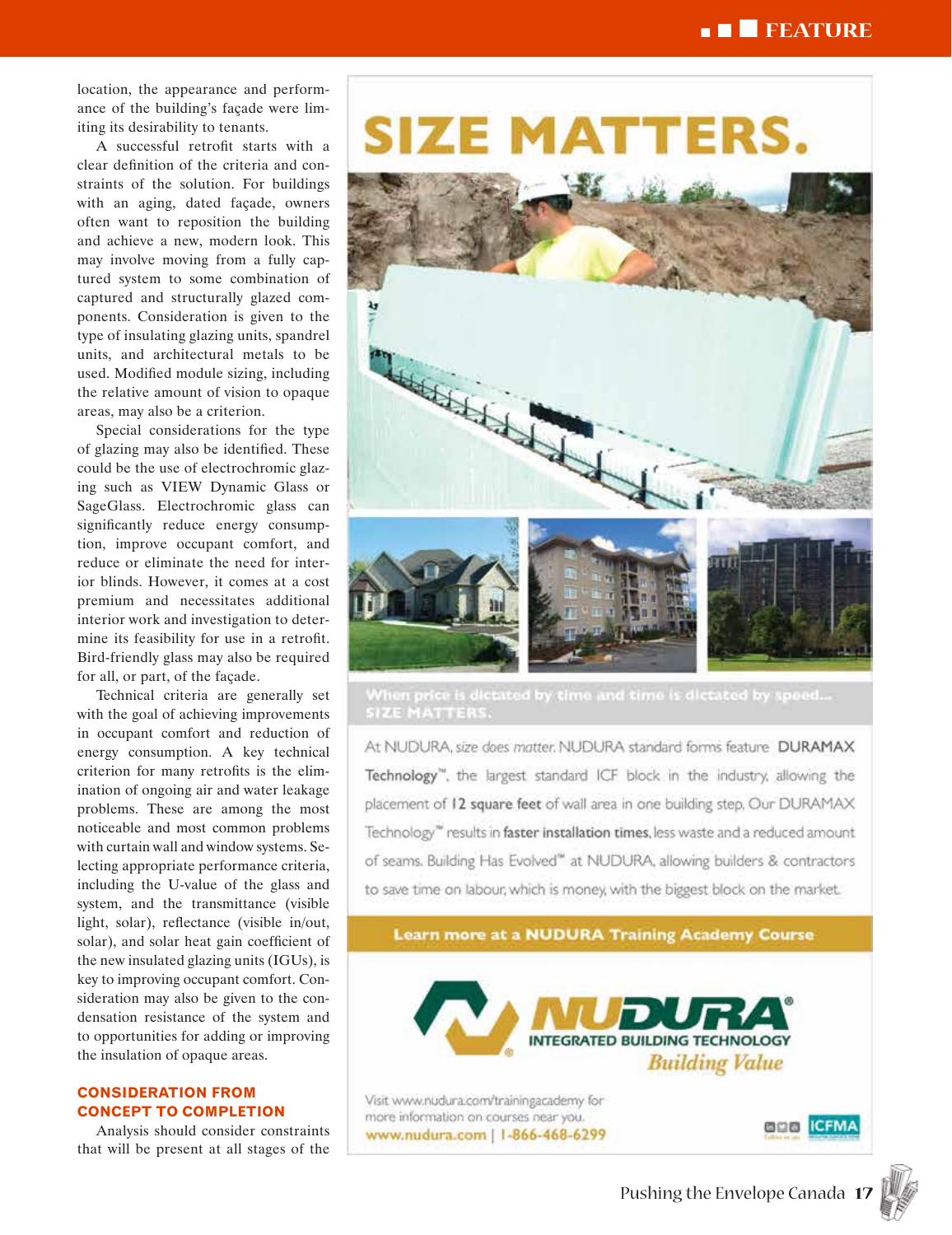### **FEATURE 1**



*Overcladding involved leaving existing frames in place and anchoring a new system to the original frames. A new insulated backpan and spandrel panel were included in the new system. The original vision glass was moved to the interior, and the interior of the original frames was overclad.*

project, from concept to completion. Budgetary constraints must be identified and balanced with the need to meet technical and architectural requirements. The performance requirements described above may also impact the budget, as they will directly affect the energy savings and, in some cases, rebates that can be expected.

Most owners prefer their commercial buildings remain fully occupied throughout construction and that impact to tenants be minimized. The overall project duration and floor- or tenant-specific constraints should also be identified. These constraints may lead to some methods of retrofit being deemed unsuitable for a particular building. A designated substance survey is also beneficial at this stage. It is important that the scope of the survey includes all areas that may be impacted by the

retrofit, including exterior and interior sealants, spandrel cavities, and insulation and firestopping. These areas are often not addressed in a typical designated substance survey, but are highly relevant when planning a retrofit.

Planning constraints, such as proximity to lot lines or heritage designations, that may restrict the ability to move or alter the façade system should also be identified. These constraints can directly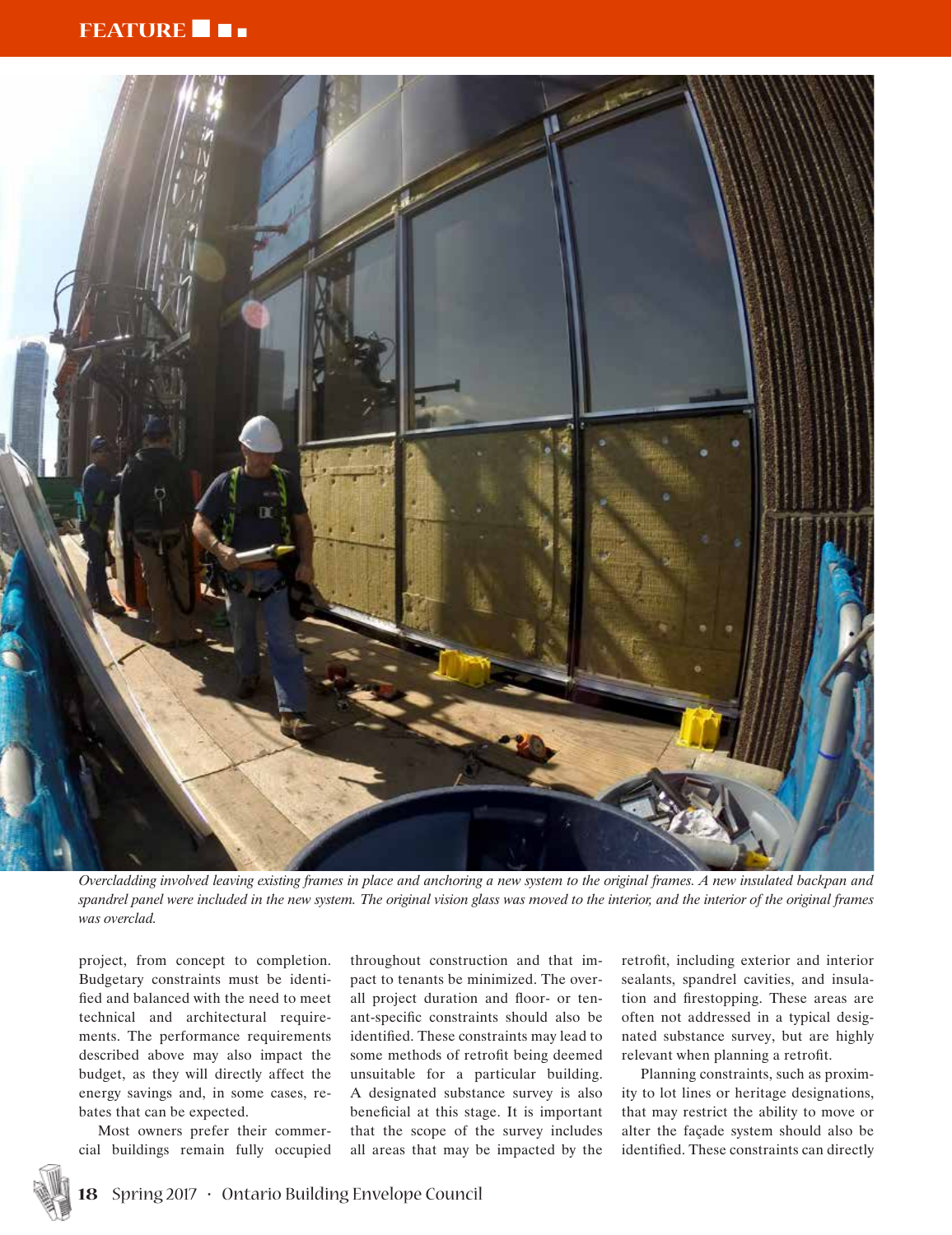## <sup>n</sup> n n **FEATURE**

conflict with architectural criteria and make it considerably more difficult to meet the technical criteria.

#### **DESIGN FLAWS, FAÇADE LIMITATIONS**

Having managed 400 University since 2004, Crown understood the limitations of its original façade. The façade used single glazing throughout the tower, including the ground floor. Poor detailing in the spandrel areas and the second floor soffits resulted in significant air and water penetration. While attempts had been made to repair the building, their success was limited by inherent design flaws in the façade.

As part of their purchase of the building in December 2010, Crown developed a plan to completely retrofit the façade. Recognizing the challenges of retrofitting an occupied commercial tower, Crown partnered with industry leaders C3 Buildings and Infrastructure (design, fabrication, installation), Quadrangle Architects (prime consultant, architect), and BVDA Façade Engineering (feasibility study, technical peer review) to implement the retrofit. An experienced project team is critical so they can conduct the required fieldwork and studies to determine the optimal method, given the owner's architectural, performance, and budget constraints.

#### **DECISIONS, DECISIONS**

There are three primary methods of retrofit: full replacement or recladding, *A view before the retrofit.*





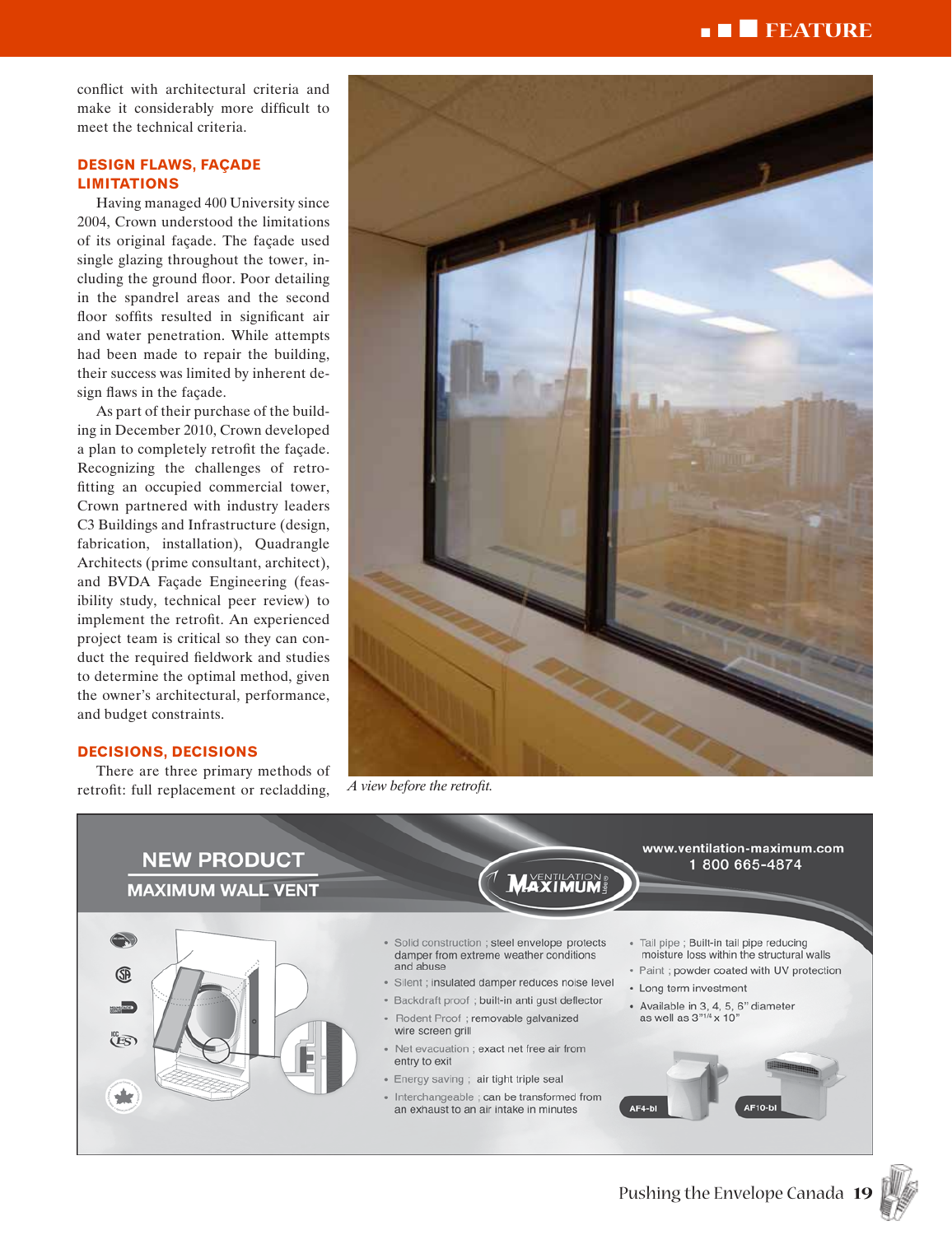# **FEATURE**



refurbishment of the existing system, and overcladding the existing system. All three options were considered for 400 University.

- **1. Replacement:** This option included removal of the existing façade system and installation of a new curtain wall. It provided the best technical solution and enabled a high degree of architectural freedom; however, it was significantly more expensive than the alternatives. Further, it would have been highly disruptive to the tenants, as rotating portions of the building would have to be vacated during construction.
- **2. Refurbishment:** This option included installation of new insulated glazing units (IGUs) in the existing system, and redetailing of the air seals. While this was the lowest cost alternative, it provided limited architectural flexibility and was determined to have a lower probability of effectively remedying the air and water leakage. Many of the seals could not be easily accessed for repair, and there were inherent flaws A view after the retrofit.<br>in the original design and construction.



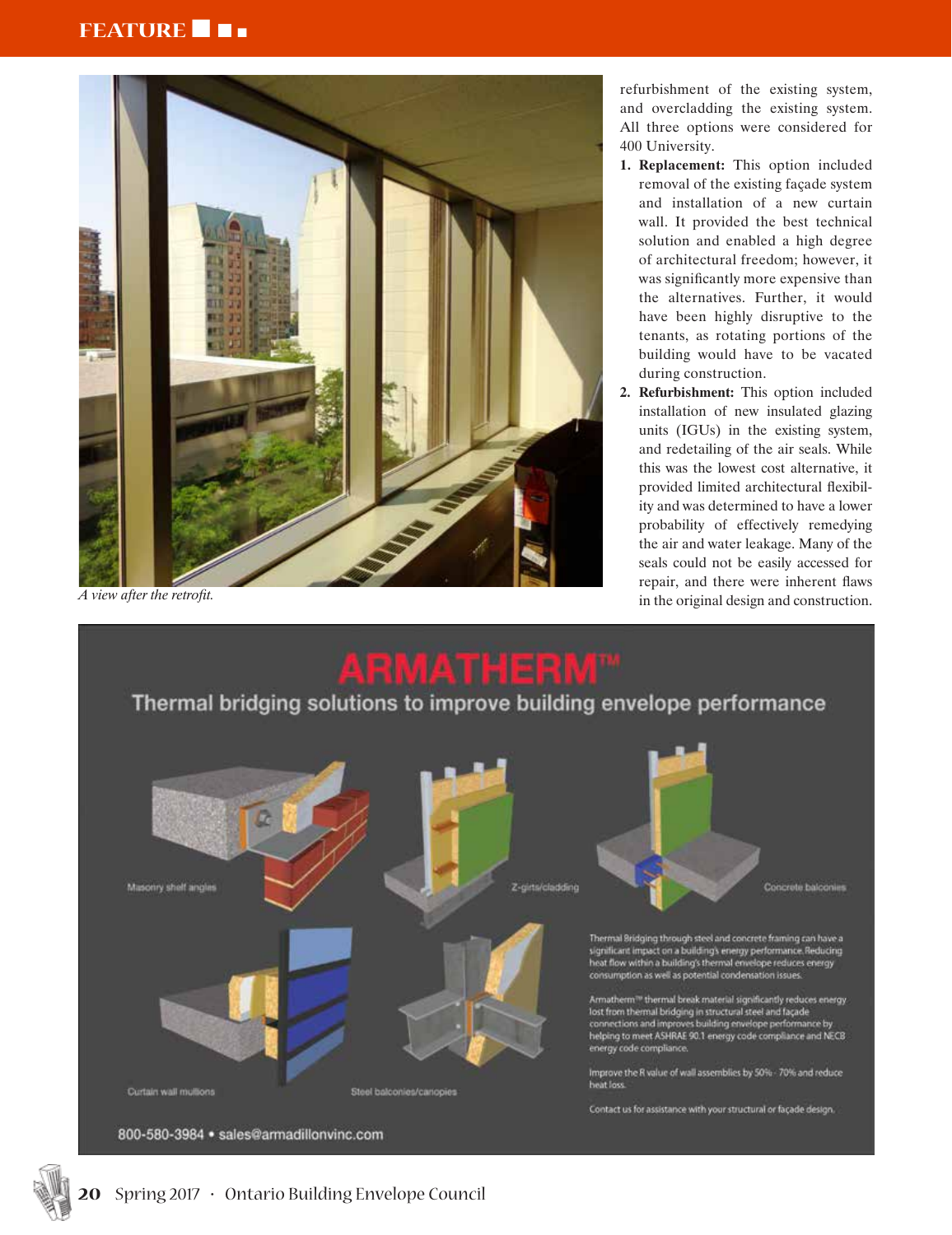# <sup>n</sup> n n **FEATURE**

| <b>METHOD</b>    | <b>PROS</b>                                                    | <b>CONS</b>                                                   |
|------------------|----------------------------------------------------------------|---------------------------------------------------------------|
| <b>Refurbish</b> | Speed, cost, tenant impact                                     | Architectural and performance constraints                     |
| <b>Reclad</b>    | Architectural and performance<br>flexibility                   | Cost, tenant disruption, exposure of designated<br>substances |
| <b>Overclad</b>  | Minimize disruption, may be only<br>technical feasible w, cost | Technical risk, reliance on existing structure                |

**3. Overcladding:** This option involved leaving the existing frames in place and anchoring a new system to the original frames. The old spandrel panels remained in place. A new insulated backpan and spandrel panel were included in the new system. The original vision glass would be moved to the interior, and the interior of the original frames was overclad.

Overcladding was selected as the optimal method of retrofit for the 400 University project. Given that this method relies on the existing structure, a detailed review of the existing window extrusions and curtain wall anchors was completed and retrofit of the anchors was included in the final scope.

#### **FROM VISION TO REALITY**

Using an iterative design process, the team developed a technically sound solution that met all of the identified criteria. The end result was a fully custom curtain wall. Sixteen aluminum and rubber extrusions were incorporated in the system and were designed to work

An experienced project team is critical so they can conduct the required fieldwork and studies to determine the optimal method, given the owner's architectural, performance, and budget constraints.



Canadian Association of Radon

**Scientists and Technologists** 

WATERLOO | 440 Conestogo Road, Ontario N2L 4E2 | 1888.783.0751 BOISBRIAND | 870, Curé-Boivin, Québec J7G 2A7 | 1866.437.0223 info@demilec.ca | demilec.ca